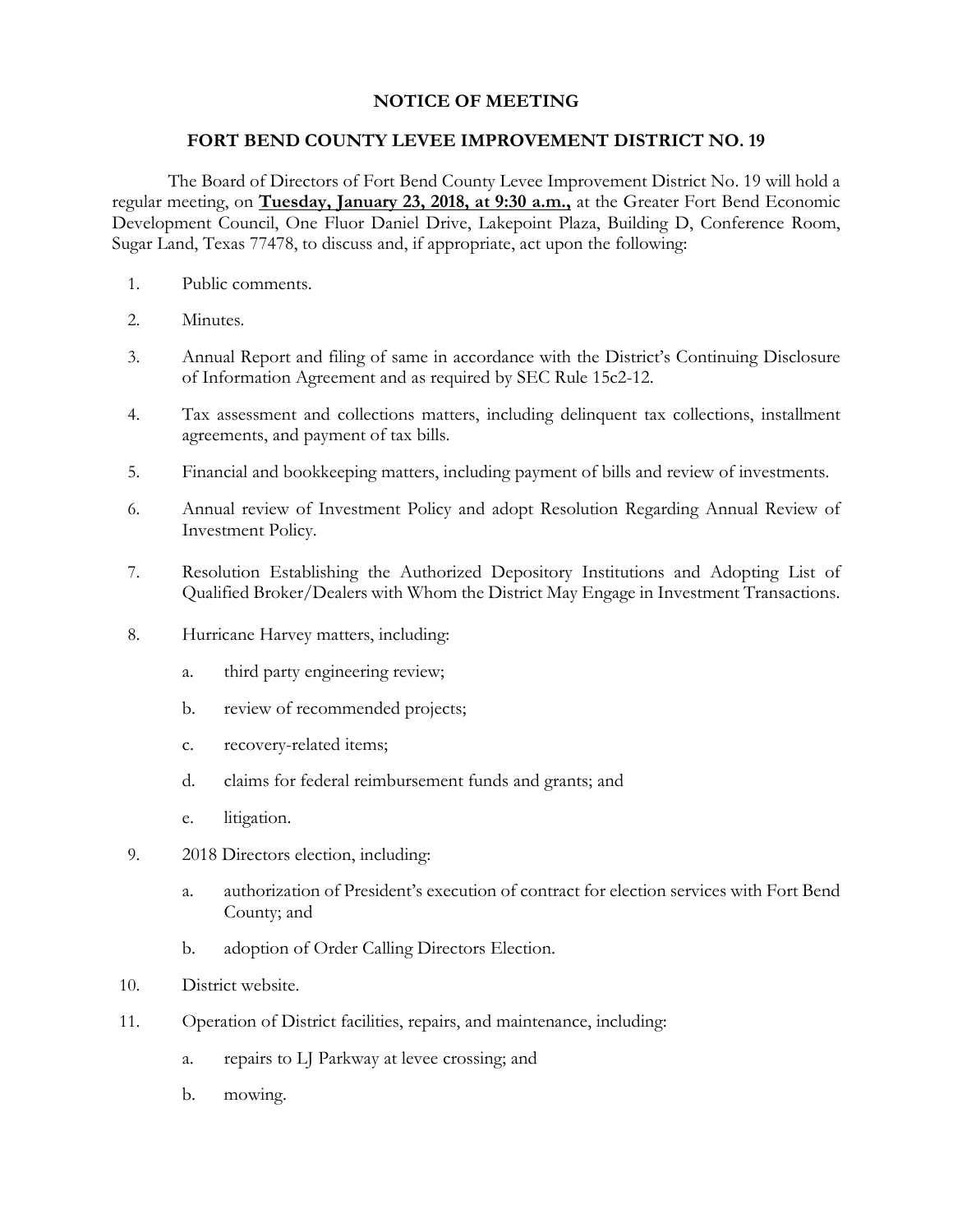- 12. Fort Bend Flood Management Association and Regional Perimeter Levee matters, including:
	- a. state and federal legislative and regulatory matters; and
	- b. regional drainage improvements.
- 13. Stormwater Quality Management Plan, including public comments and conduct training.
- 14. Engineering matters related to projects, improvements, or services for the District, including:
	- a. authorization for design;
	- b. approval of plans and specifications and authorization for competitive bids or proposals;
	- c. approval of contracts, letter financing agreements, or cost sharing agreements;
	- d. approval of pay estimates, change orders, and final acceptance, including:
		- i. Detention for The Grove; and
	- e. deeds, easements, and consents to encroachment.
- 15. Park and recreational facilities matters related to projects, improvements, or services for the District, including:
	- a. approval of plans and specifications and authorization for competitive bids or proposals;
	- b. approval of contracts, letter financing agreements, or cost sharing agreements; and
	- c. approval of pay estimates, change orders, and final acceptance, including:
		- i. Hagerson Linear Park; and
		- ii. LJ Parkway Phase 8.
- 16. Development in the District, including description of section development, lots sales, and home building activity.
- 17. New Director appointments, including:
	- a. Sworn Statement, Bond, and Oath of Office for new directors.
	- b. Reorganization of the Board of Directors.
	- c. Meeting date.
	- d. Texas Open Meetings Act and Public Information Act Training Requirements.
	- e. Conflict of Interest Disclosure Requirements under Chapter 176 of the Texas Local Government Code, including review of disclosure forms adopted by the Texas Ethics Commission.